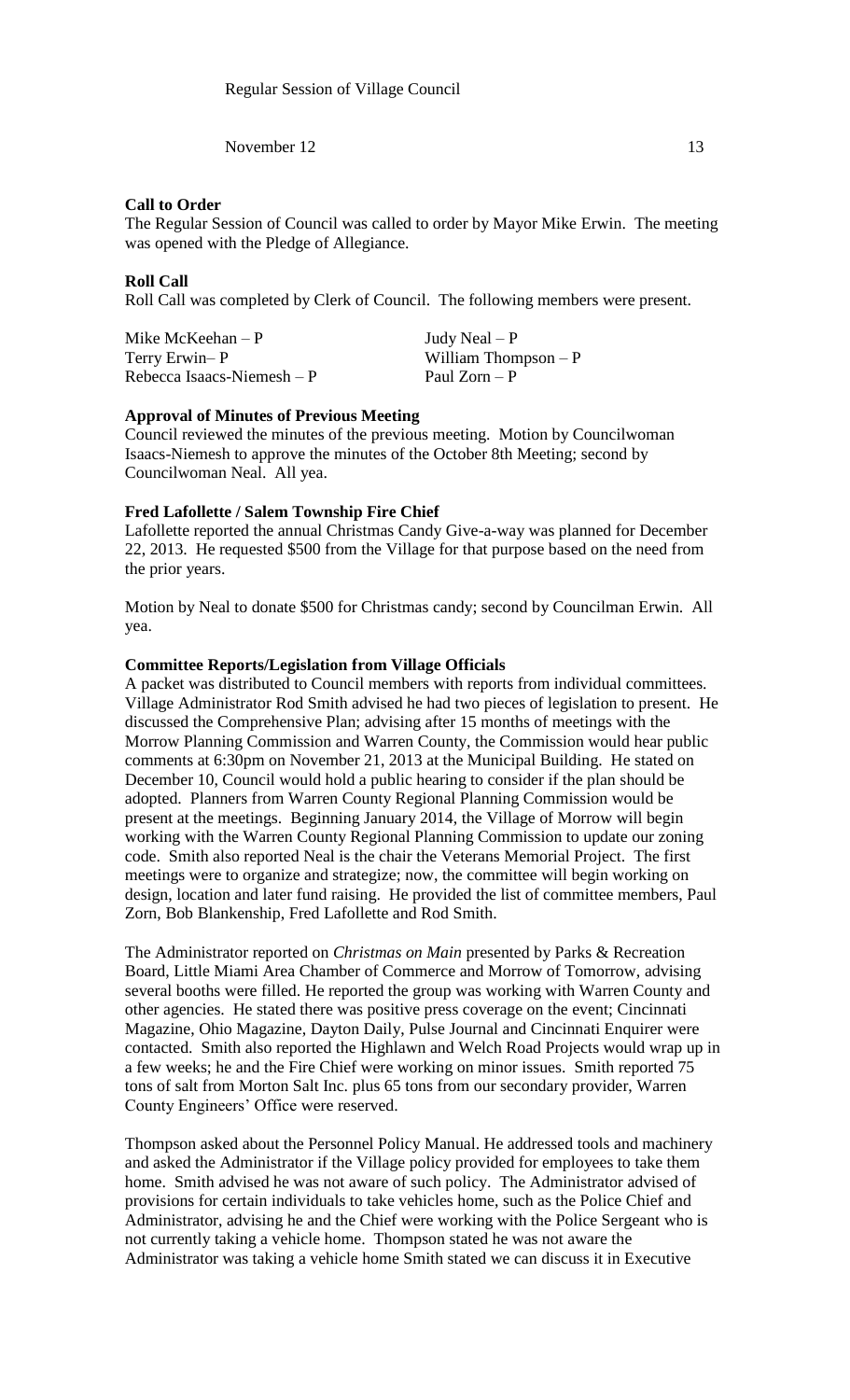November 12 13

Smith presented a Water Rate Reduction request for a gentleman who lost water due to a break of which he was unaware; he asked that Council allow the reduction in this case.

Motion by Zorn to allow the water reduction. All yea.

The Administrator discussed the electric service rate for the Village. He advised he negotiated with several vendors for a reduced rate. Smith reported he secured the lowest rate from DP&L Energy at 0.469 cents per kilowatt hour if the rate was locked in right away; this rate would save over \$19K in 41 months, a savings of \$400 a month. A copy of the agreement was provided. He advised the current supplier's contract, Duke Energy, would expire in December. He stated they were given an opportunity to compete. McKeehan asked if street lighting was included. Issacs-Niemesh commented negotiating for a better rate was introduced when Poe was on Council previously. She asked if there was a penalty if changes occurred. Smith stated the Village would return to the regular rate. Discussion followed.

Motion by T Erwin to suspend the rules and waive three readings of Ordinance #9-13; second by Neal. All yea. Motion by Erwin to adopt Ordinance #9-13, authorizing Village Administrator to enter into Mercantile Consumer Supply Agreement when current electric energy agreement expires; second by Neal. All yea. Motion Carried.

The Administrator reported after approval by Council, the Crown Victoria was sold on GovDeals.com after 14 days for \$950. He advised the training required was intense (laborious); the remaining items to be sold will be posted. Zorn asked if one item at a time would be sold. Smith stated one item was recommended initially for the first posting. He also stated the Village offices would be closed 2 days at Thanksgiving, November  $28<sup>th</sup>$  and  $29<sup>th</sup>$ .

Fiscal Officer Kathie Koehler submitted two Schuerer Trust Fund applications to Council for review.

#### **Public Forum**

Chase Vandergrift reported a hole in the road on Mary Louise Court at the corner of Alpine, the second block. He provided a picture for the Mayor to view. One gentleman advised it could become a sink hole. The Mayor assured it would be looked at the following day.

Motion by Erwin to approve the Schuerer Trust Fund applications; second by Neal. All yea.

#### **Ordinances/Resolutions**

Solicitor Kaspar advised a Resolution was requested by Koehler for appropriation adjustments for office supplies and FEMA increase. Koehler stated line 1000-730-420- 000 would decrease and line 1000-790-410-0000 would increase by \$500; line 1000-730- 399-0000 would decrease and line 1000-730-399-0034 would increase by \$322. Koehler stated the FEMA increase was 25% and would continue to increase annually. The Mayor commented on the flood occurrences and FEMA Insurance. He stated the Village might want to pay the building off. He asked the Fiscal Officer to look into the feasibility of retiring the debt service. Isaacs-Niemesh questioned the office supplies, stating it was the third time an increase was requested for that purpose during the year. Koehler stated she needed \$300, but added \$200 additional to carry through to the end of the year. Smith advised the increases were necessary to replace a couple computers and printers this year. Kaspar provided the first reading for the Resolution.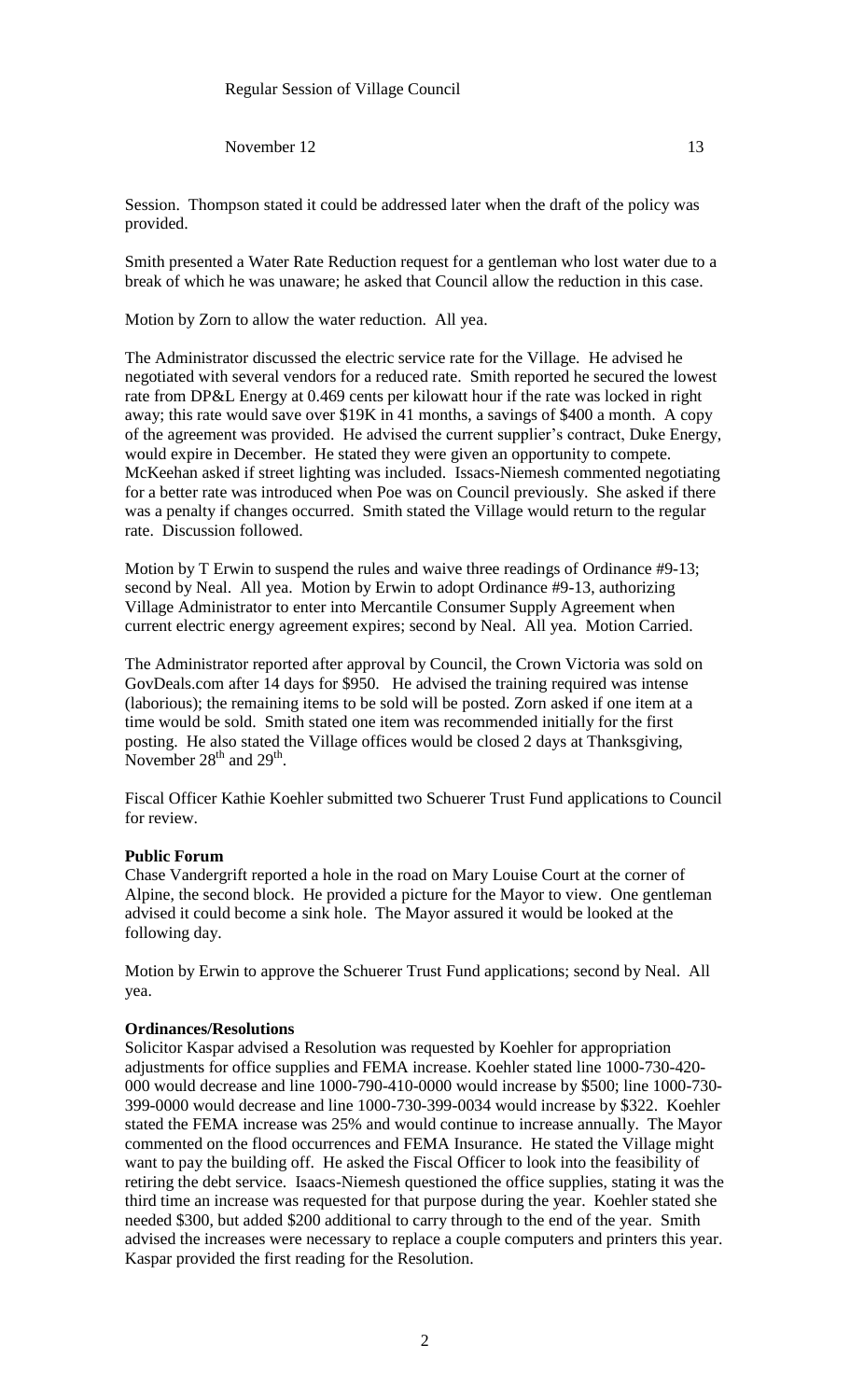November  $12 \t\t 13$ 

Motion by Neal to suspend the rules and waive three readings of Resolution #30-13; second by Erwin. All yea. Motion by Neal to adopt Resolution #30-13, approving adjustments to appropriations as specified; second by Erwin. All yea. Motion Carried.

#### **Approval of Disbursements**

Koehler provided revenue statistics and a list of disbursements. Checks were unavailable due to the installation of the new UAN computer.

Motion by Neal to pay the bills; second by Zorn. All yea.

Isaacs-Niemesh advised she received an email from Rose Ellis in August regarding trees; she stated it was also sent to Council members McKeehan, Zorn, Neal and Thompson. Isaaacs-Niemesh stated Ellis' email referenced a delay in the September meeting minutes being posted and it stated Council voted to remove the trees. Isaacs-Niemesh stated she asked Mrs. Ellis to attend the meeting. Smith stated he was ill during the October meeting, but obtained the minutes from the Clerk the following week and posted them online. He advised the minutes are available for public viewing at the Municipal Building once approved. McKeehan stated Council did not vote to remove the trees; Thompson stated the vote was to fund the project. Smith advised the trees in question were in the right-of-way. Terry Erwin advised the trees were replaced with very nice trees.

Isaacs-Niemesh read a prepared statement. She cited awards presented to Police Chief Kilburn in January, March and September 2013 during Council meetings. She thanked Kilburn for his dedication and presented a card from local businesses. She stated she wanted to go on record that she did not agree with the verbal criticism by the Mayor questioning Kilburn's character and accusing him of making decisions that were bad for Morrow at a meeting and broadcast 1620. She expressed her concern that a Village employee was criticized for an Oath he is sworn to uphold. The Mayor stated for the record his comments reflect the view he has of Kilburn as township trustee. Administrator Rod Smith advised he reported to the Mayor; the Chief and employees report to him. Isaacs-Niemesh stated the Chief should have the freedom to vote his conscience.

Smith stated he would like to restore some normalcy to the Council. He reminded each Council member had a fiduciary responsibility to the Village and took a sworn oath. He advised the Village would never go through what transpired during the recent election period. Neal advised there would be an automatic recount of votes for Council due to the closeness of the election results. She advised the election would be certified on November 21, 2013. Neal congratulated all the newly elected officials. She stated if she loses to McKeehan or Zorn during the recount, she couldn't lose to better people. Yorkie Bryant asked Smith how he would stop what transpired this time from occurring in another election in the Village. Smith stated several agencies have taken a sincere interest in what happens in Morrow. He addressed the image of Morrow and the ethics of this election; he stated there were falsehoods in Thompson's newsletters and incorrect information on Facebook pages. He stated he received inquiries regarding the newsletter. Thompson asked Smith to pick one specific and show him. Smith responded he would. Bryant asked about the signs and defacing of signs during the campaign. Smith stated the signs were in the right-of-way and the Village could take them down. Bryant commented that absentee ballots were submitted three weeks early. Luanne Cain stated clean-up of the signs was needed; discussion followed. Bryant asked about signs on the telephone poles. Smith advised they were the property of the utility company. Discussion followed.

Zorn thanked Dave and Helen Ducker for taking care of the Neighborhood Watch meeting. Thompson congratulated newly elected Council members and Kilburn on being re-elected as Salem Township Trustee and Mr. Niemesh for School Board.